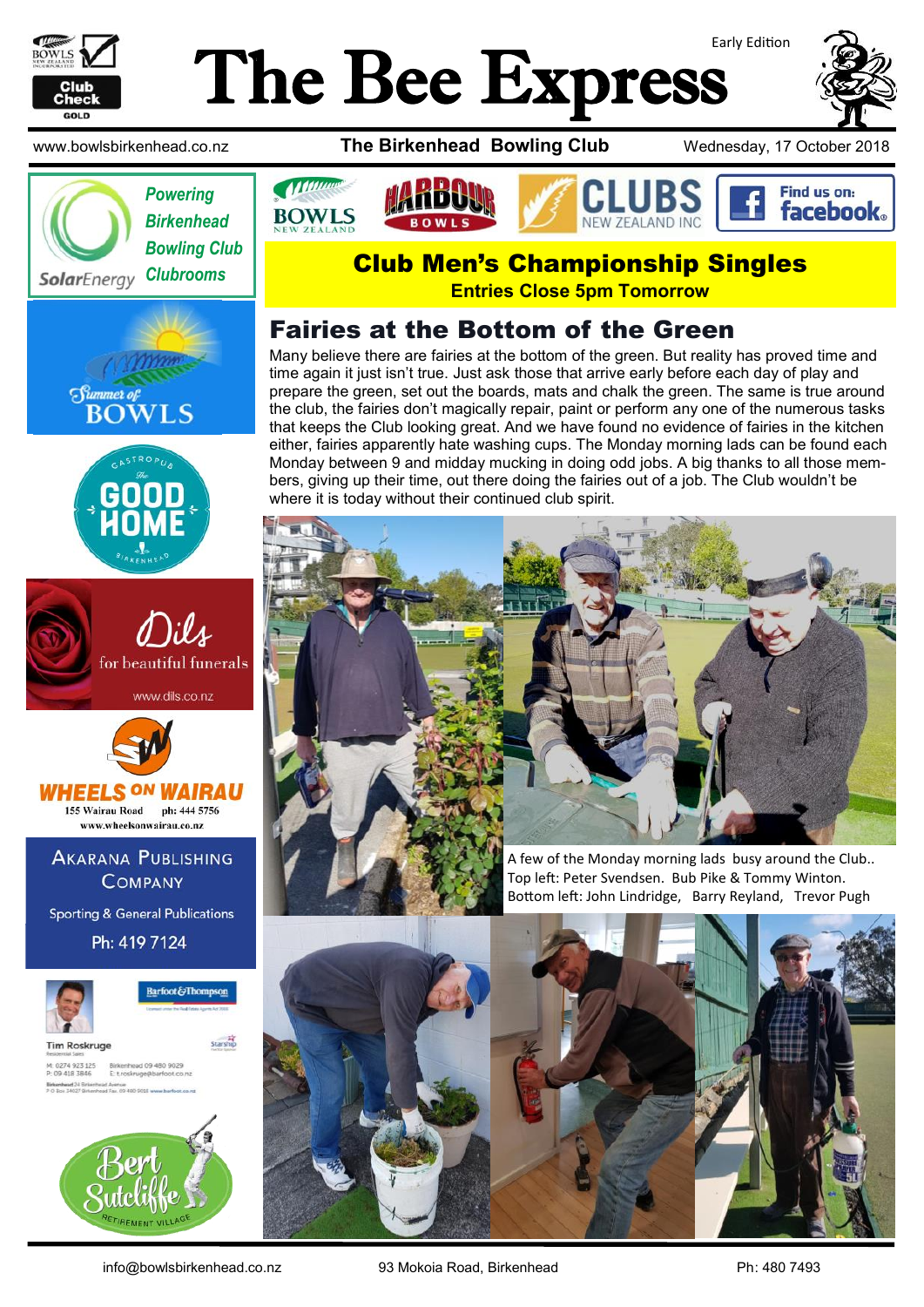

### Club Open from 11am this Monday

### On The Greens

signsttd







#### www.ugl.co.nz



#### **Birkenhead Licensing Trust** Investing in our community



*A Green - The top green is currently closed B Green - The bottom green is now open for practice. Scrims must be used until further notice and deliver onto the scrim. As greens may close at any time always check the greens open/closed sign for greens status.*

Wednesday 17 October – Wednesday Triples Tournament (OACT) – lunch provided Friday 19 October – 1pm 2-4-2 Pairs (OACP 2-4-2)

Saturday 20 October – 8.30am Men's Championship Singles

Sunday 21 October – 8.30am Men's Championship Singles

– 8.30am Women's Championship Singles *- postponed, date TBA*

Monday 22 October - Men's Championship Singles (reserve day)

 – 8.30am Women's Championship Singles *- postponed, date TBA* Wednesday 24 October – 10am Club Day – Bert Sutcliffe Retirement Village (1)

Saturday 27 October – Pennants (am) Sunday 28 October – 9am Sunday Tournament (OACT) – lunch provided

Monday 29 October – 6pm YOU Travel Birkenhead Social Bowls (1)

### Inside this Long Weekend

#### **Friday 19 October – Club Night**

Membership Draw, Raffles, Happy Hour, Joker 500 Racing – Addington (Harness), Addington, Wanganui (Dogs) and racing from across Aus-

tralia

Rugby\* - 7.35pm - Tasman v Canterbury (SF1)

#### **Saturday 20 October**

Racing – Rotorua, Ashburton (Thoroughbreds), and racing from across Australia including Caulfield – Caulfield Cup and Caulfield Classic

League\* (International) - 7.45pm Australian Kangaroos v Mate Ma'a Tonga

- Rugby\* 2.35pm Waikato v Northland (SF2)
	- 5.05pm Auckland v Wellington (SF3)
	- 7.35pm Otago v Hawke's Bay (SF4)

#### **Sunday 21 October**

Racing – Otaki (Thoroughbreds), Forbury Park (Harness), Manukau (Dogs) and racing from across Australia.

NBL\* - 2pm Breakers vs Sydney Kings

A-League\* - 5pm Wellington Phoenix vs Newcastle Jets

#### **Monday 22 October - Open from 11am**

Racing – Te Rapa (Thoroughbreds), Ashburton (Harness), Palmerston North (Dogs) and racing from across Australia.

*\* viewing selection is determined by the members.*



### **TAB at Birkenhead Bowling Club.**

The Birkenhead Bowling Club is committed to promoting responsible gambling.

## Championship Singles

#### Entries close 5pm Thursday 18 October

Men's play starts 8.30am Saturday 20 October. The Women's Championship Singles has been postponed to a date to be advised. Markers are required Saturday 20 October, so if you can help out it will be very much appreciated.



#### **Birkenhead Bowling Club Bert Sutcliffe Retirement Village Pairs** February 2-3 2019

endorsed by Bowls New Zealand as part of the Summer of Bowls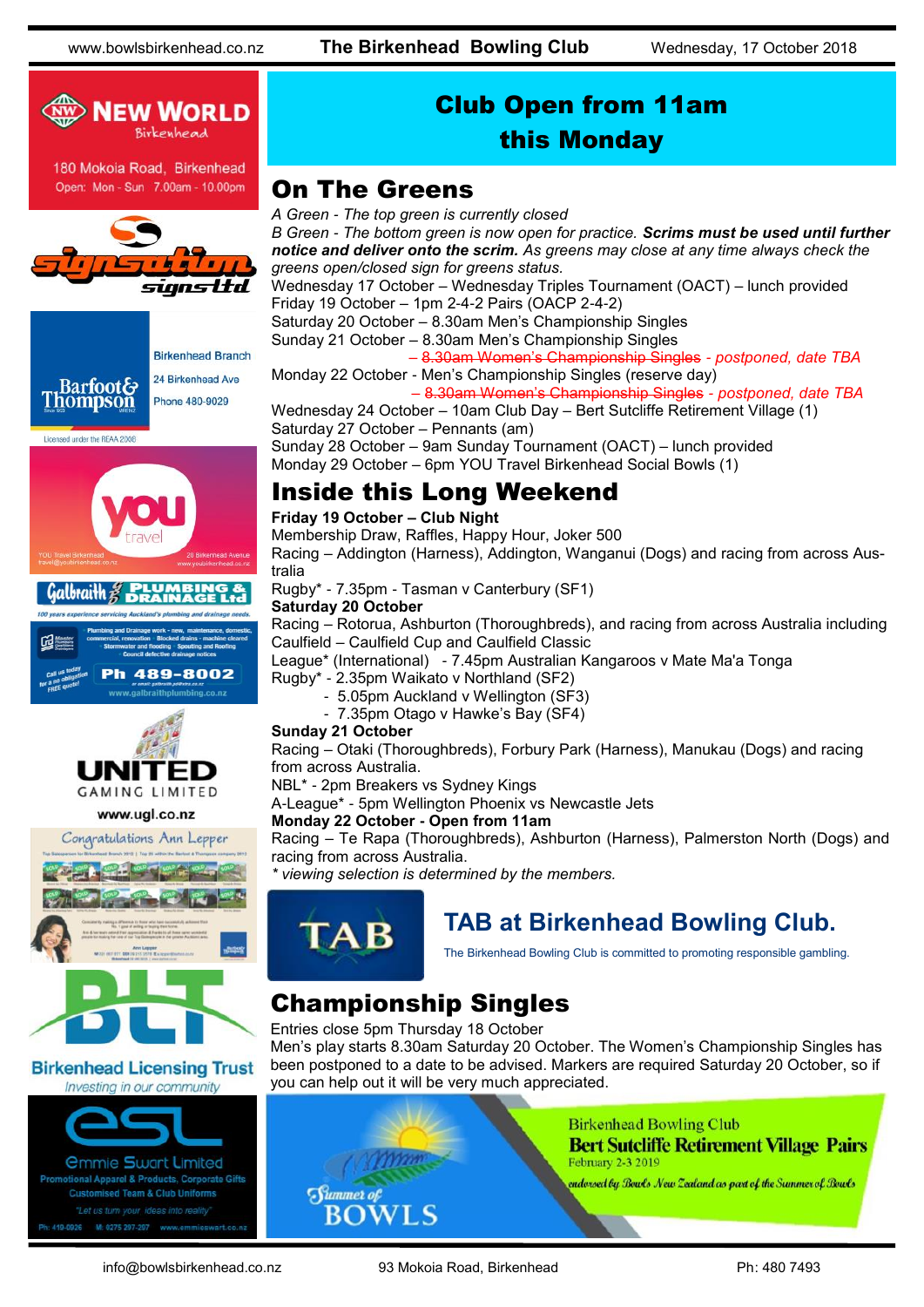

Design & Manufacture **High Quality Durable** Whiteboards **Noticeboards Educational Furniture** Over 25 years New Zealand made





www.e-move.co.nz



**ASBESTOS MANAGEMENT PLANS** 

 $@7.$ 





### Scratch Handicap

After a Saturday morning of Pennants, the afternoon was reserved for Handicap Pairs with thirteen teams competing for the first title of the season.

Straight knock out and round one, brother and sister Milly and Chad Nathan snuck past first year Warren Lush and Robbie Church (18/17). The experienced pairing of Dennis McSweeney and newly returned Shaun Bayne went down to Adman Richardson and Stacy Munro (17-21).

Jack Huriwai and Brian Wilson where no match for Keith Burgess and Mick Moodie with Burgess and Moodie winning (11-23). Joseph Korkis and Bruce Cochrane made short work of farther and son John and Adam Croy (28-15) while first year Sean Munro (brother of Stacy) and Peter Nathan beat Judi Farkash and Carole Fredrick (23-14) to advance to round two.

Round two and with Lindsay Gilmore and Randall Watkins up against Mike Haggart and John Hindmarch, both teams having had a bye in round one, promised a lot with both teams on scratch. What promised to be a battle of the giants proved anything but with Gilmore and Watkins securing the win into the semis with two ends to play (21-7). Gary Wallace and Robbie Henson, also having a bye in round one where up against the Nathans. A tight tussle and all locked up at fifteen all on the seventeenth end, the final end went to the Nathans and so did the win (15-16) and a spot in the semi.

Richardson and Munro dispatched Burgess and Moodie (23-16). Korkis and Cochrane squeaked past Munro and Nathan with Bruce's last bowl nailing the jack for the win (17- 16).

Semis and Gilmore and Watkins took on the Nathans. Giving the Nathans an eight point start after six ends the scores were locked up at ten all. From that end on Gilmore and Watkins proved to strong stepping out to and a saleable lead after seventeen ends (24-17). The other semi saw Korkis and Cochrane give Richardson and Munro a seven point start. Richardson and Munro stepped out to a nineteen to seven lead after eight ends. The next six ends all went Korkis and



Handicap Pairs: Adam Richardson (runners-up), Lindsay Gilmore & Randall Watkins (winners), Stacy Munro (runners-up)

Cochrane's way to be one ahead of Richardson and Munro after thirteen ends. Richardson and Munro took two on the following end to regain the lead of which they didn't relinquish to secure a spot in the final (24-22)

The final with Gilmore and Watkins having to give Richardson and Munro a seven point start. After fifteen ends the score was in favour of Gilmore and Watkins up nineteen to twelve with three ends to play. Watkins's prediction of a scratch team taking out the handicap pairs looked a certainty. End sixteen and Richardson and Munro picked up a one. They needed more than ones if they were going to overtake Gilmore and Watkins. The penultimate end with three counting bowls to Richardson and two to Munro the five would bring them only one behind Gilmore and Watkins. Watkins second bowl ran down right hand side of the counters. His second was into the counters taking out three and narrowly missing the jack. Two down is better than five down at this stage of the game with only one end to play. The final end the shot went Richardson and Munro's way but one shot was three shots short of forcing the extra end. Gilmore and Watkins claimed the win and the first club title for the season (19-16).



**Birkenhead Bowling Club The Good Home Birkenhead Pairs** February 16-17 2019

endorsed by Bowls New Zealand as part of the Summer of Bowls